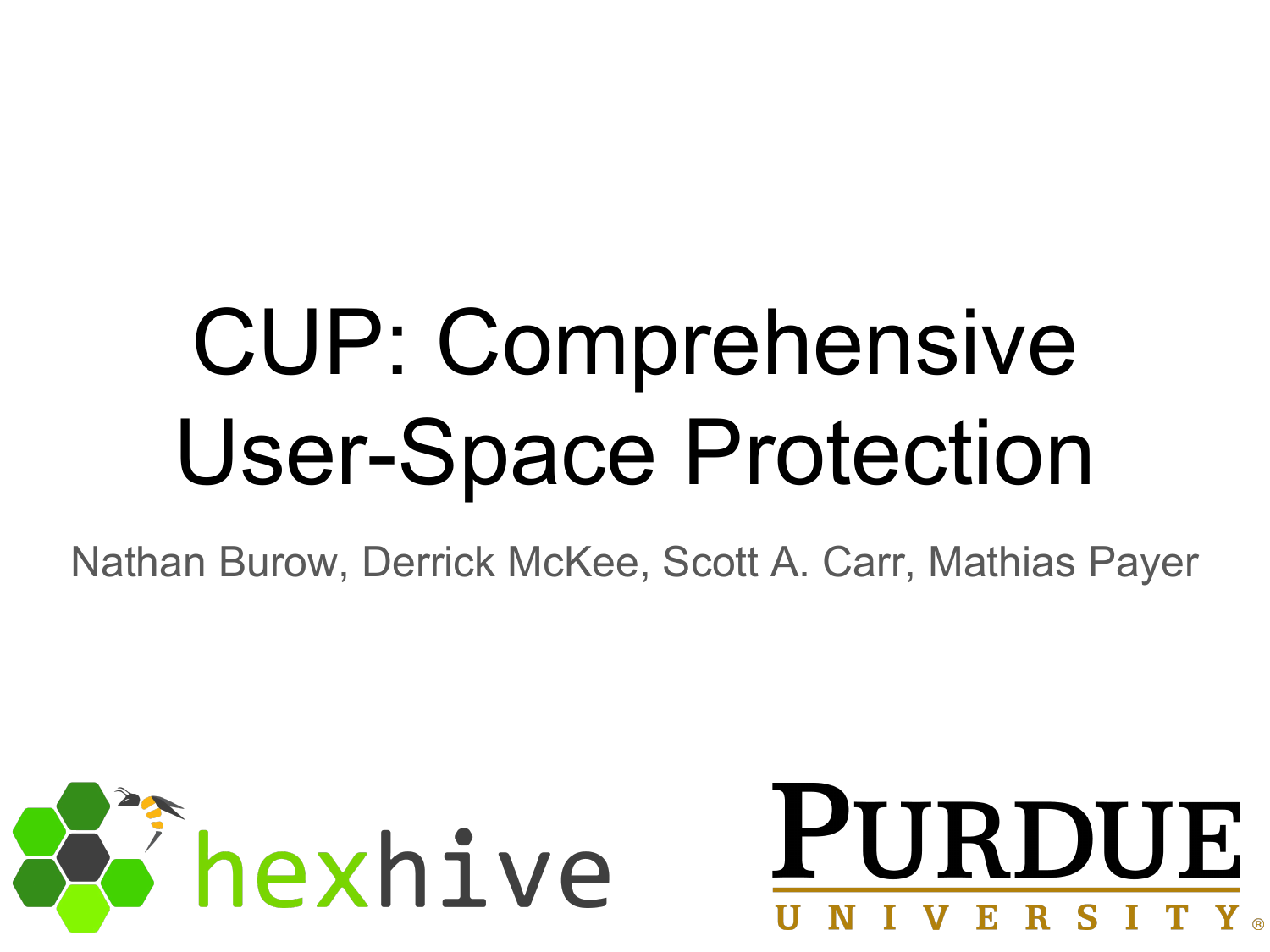### Memory Safety

- All software exploits rely on corrupting memory state
	- Control-flow hijacking: Code-pointers
	- Data only: Critical variables, program state
- C / C++ do **not** provide memory safety
- $\sim$  60 vulnerabilities and  $\sim$  30 exploits per **month** [1]



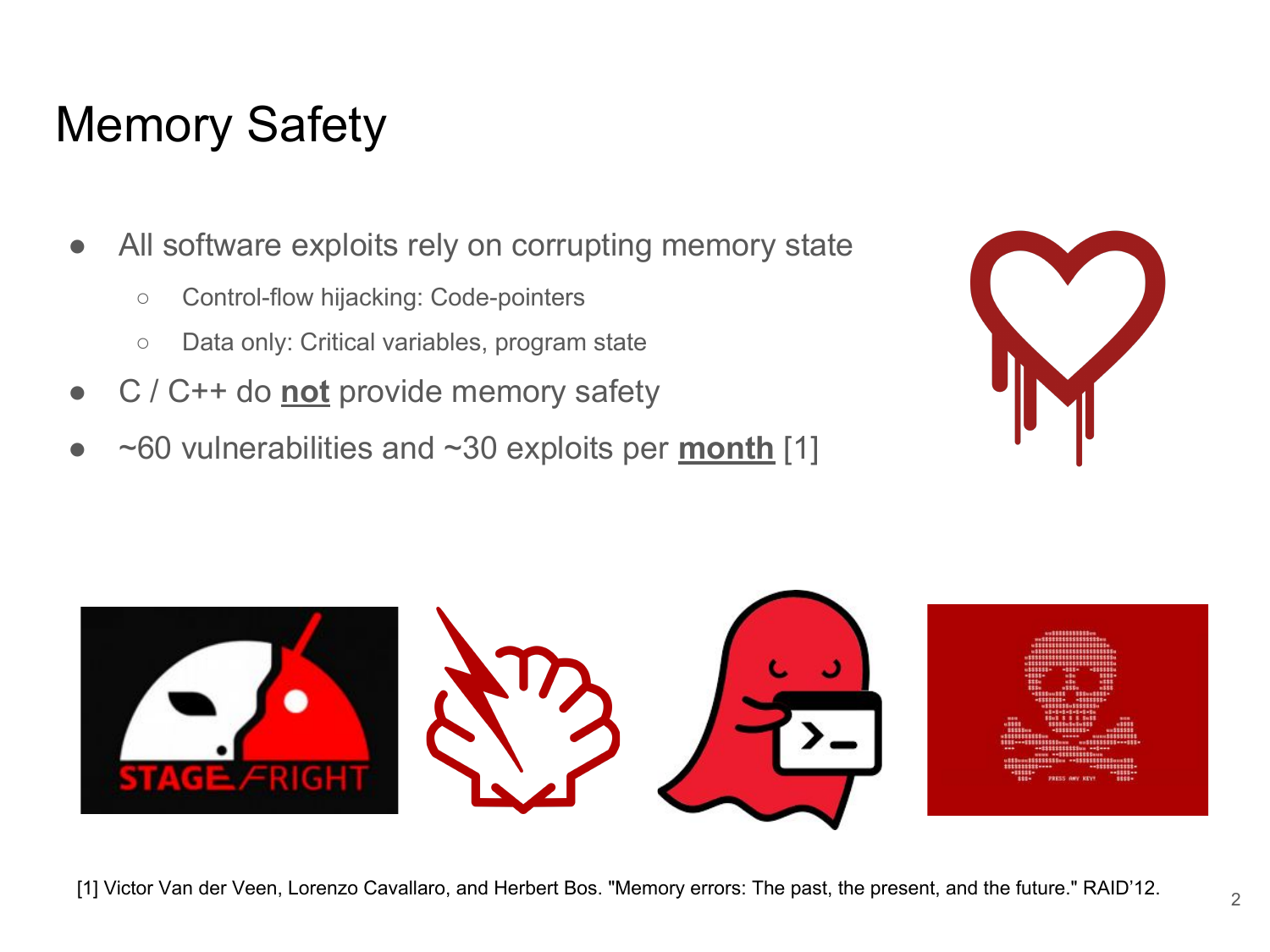#### Memory Safety In The Wild



#### Memory error vulnerabilities categorized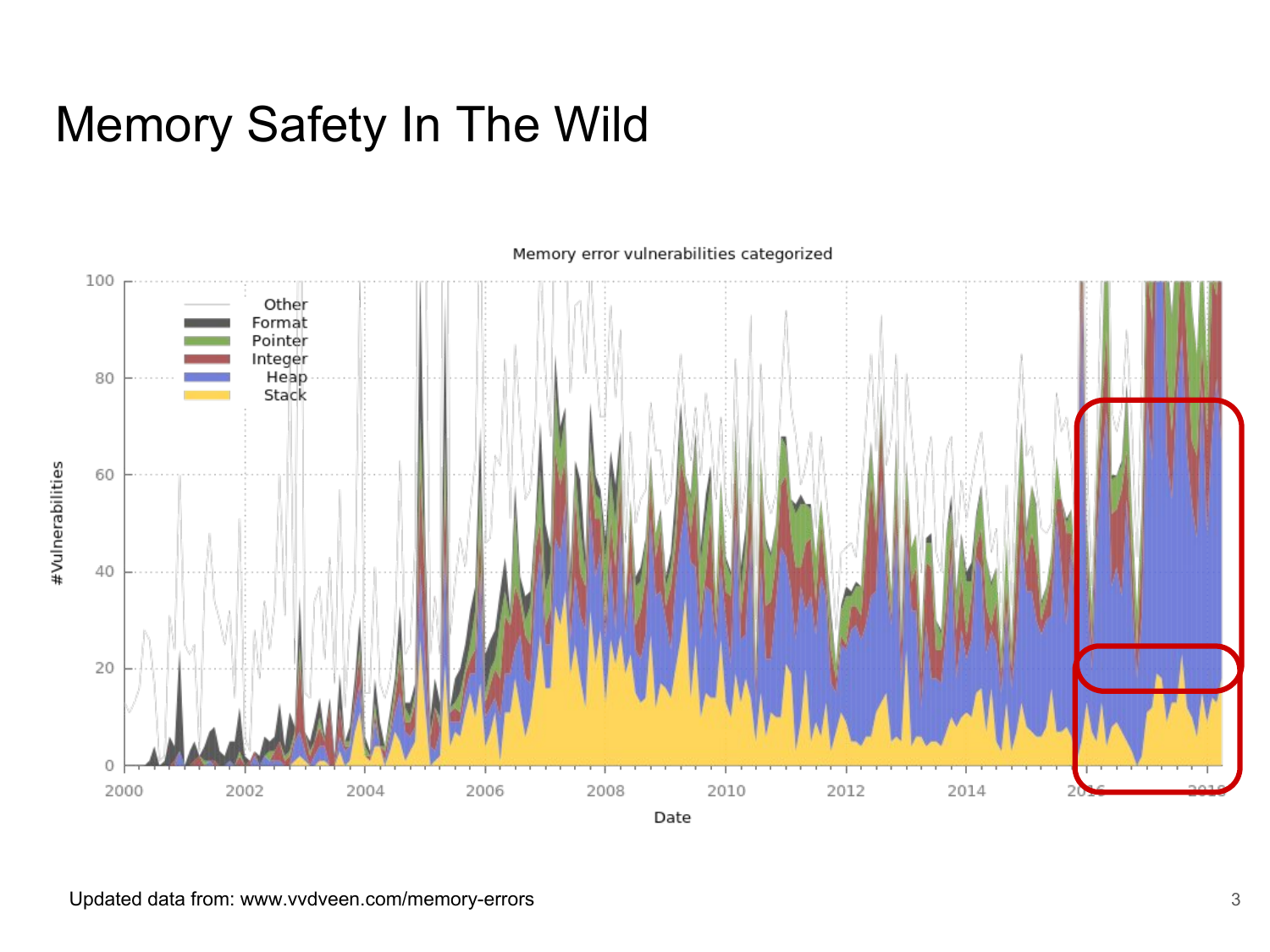### Memory Safety Definition

• Memory objects have capabilities: ○ **Size** -- base address and length ○ **Allocation Status** -- allocated, free **•** Spatial violation ○ Violate the size capability ○ Buffer overflow **Temporal violation** ○ Violate the allocation status capability ○ Use-after-free Memory Object Buffer Overflow Buffer Underflow

**Memory**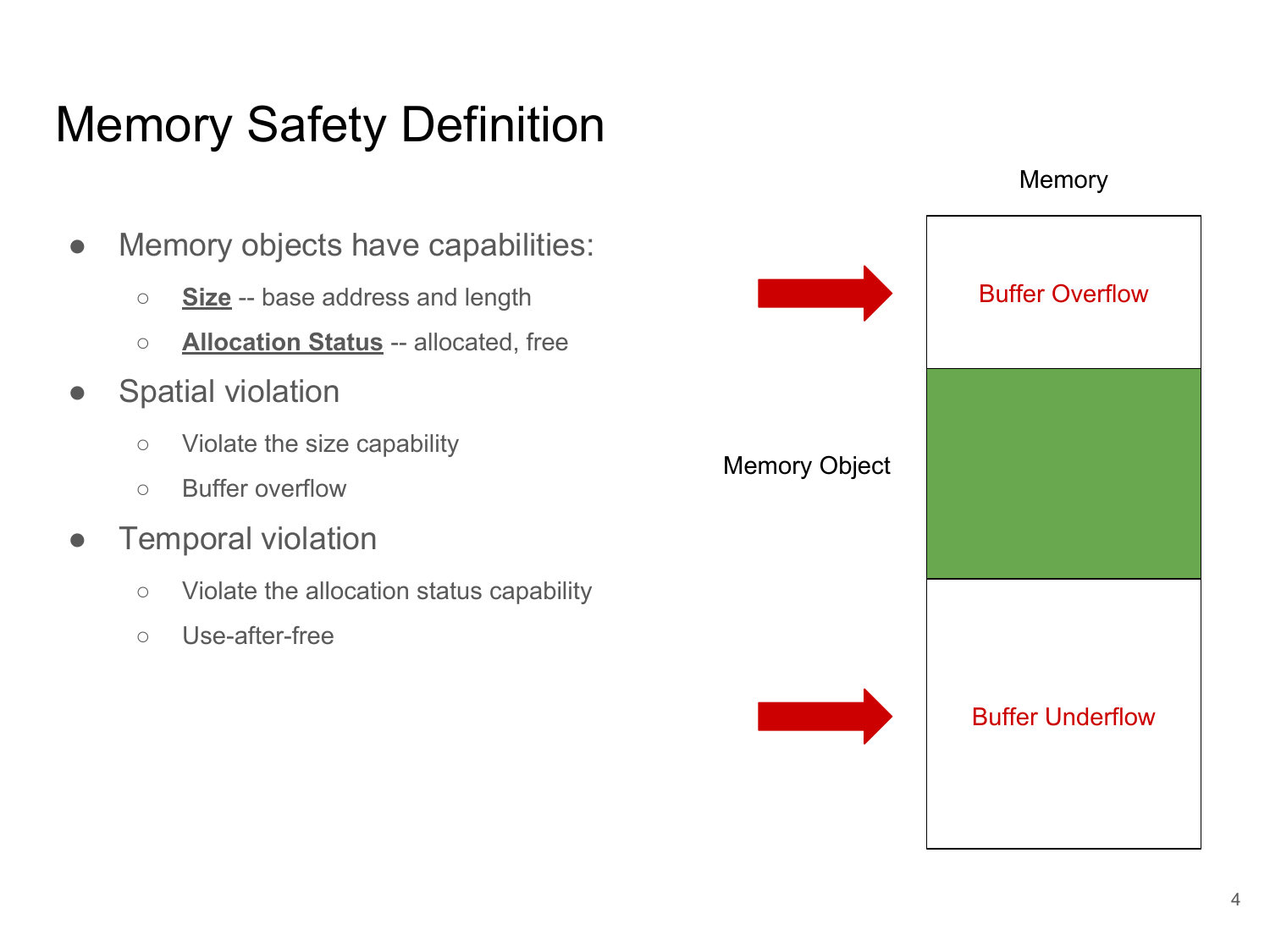#### Memory Safety Definition

- Memory objects have capabilities:
	- **Size** -- base address and length
	- **Allocation Status** -- allocated, free
- **•** Spatial violation
	- Violate the size capability
	- Buffer overflow
- **•** Temporal violation
	- Violate the allocation status capability
	- Use-after-free

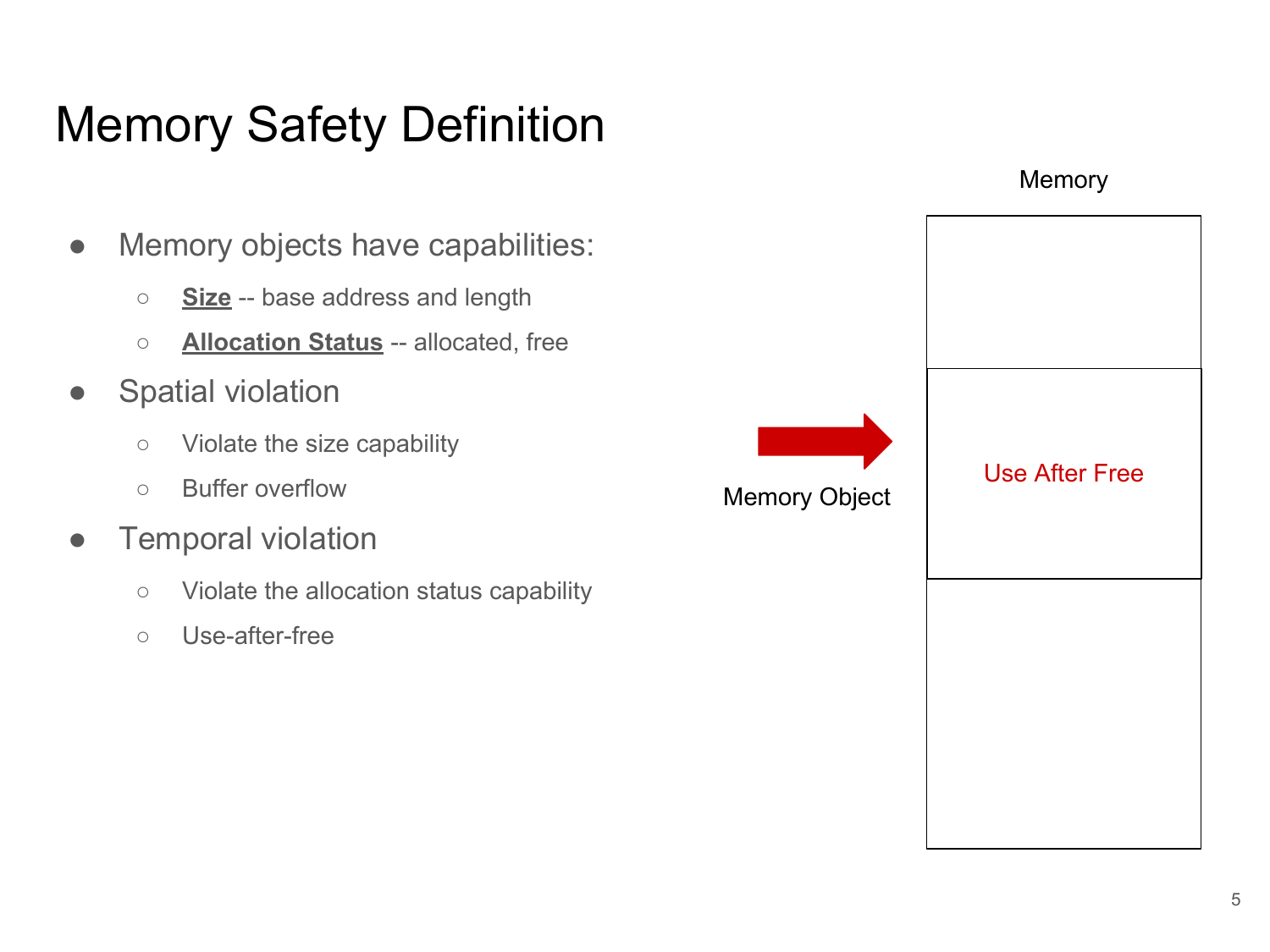#### Related Work



**Memory** 

- Spatial Safety
	- Fat Pointers -- inline metadata
	- SoftBound -- disjoint metadata
	- Low-Fat Pointers -- alignment based
- Temporal Safety
	- CETS -- persistent disjoint metadata
	- DangNull -- modify pointers on free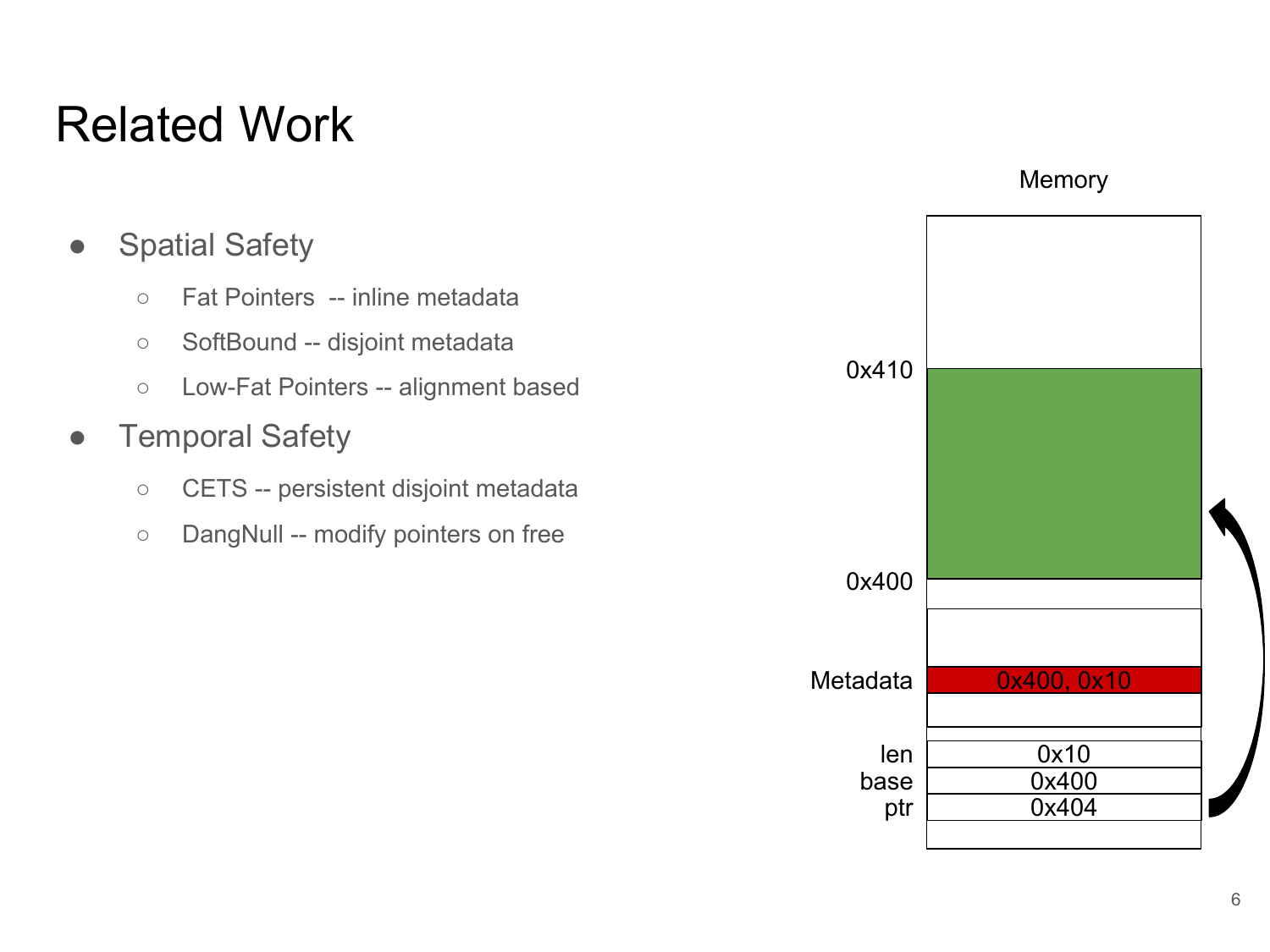#### Limitations of Related Work

- Focus on compatibility instead of security
	- Do **not** modify pointers
	- Can silently fail to check a dereference
	- Validating correctness of implementation is difficult
- SoftBound+CETS
	- Two levels of indirection to look up metadata
	- Permanent storage of 8 bytes per object
- Do not scale to handle **all** memory allocations
	- SPEC CPU2006 benchmarks allocate up to 205 billion objects with pointers
	- Firefox allocates 1.4 billion objects with pointers to run the Kraken benchmark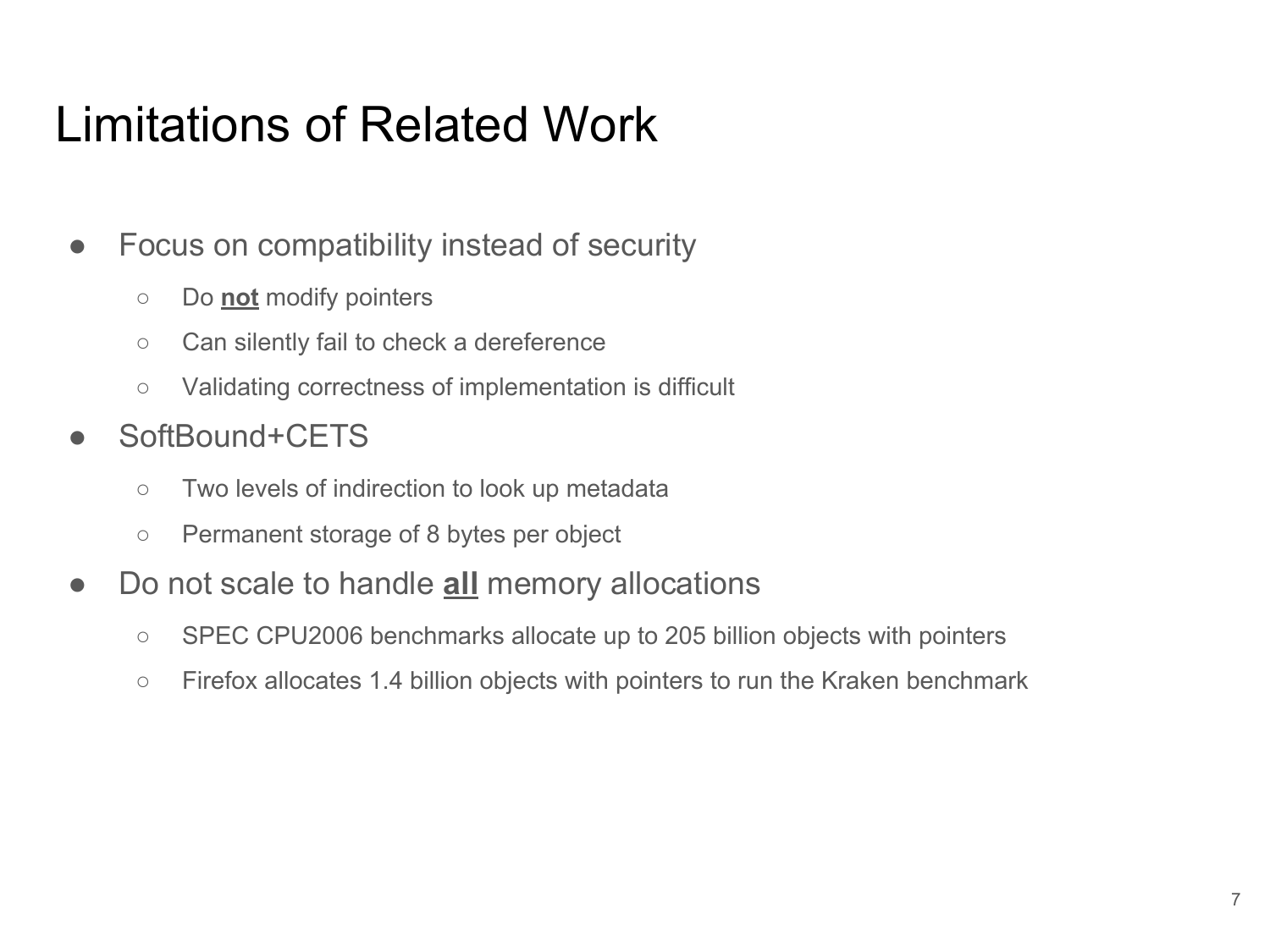#### Memory Safety Mechanism Requirements

- **Precision** 
	- Must know exact size capability of every pointer
- Object Awareness
	- Must be able to track the allocation status capability of every pointer
- Comprehensive Coverage
	- Must protect all types of allocations: stack, heap, global
	- Must protect all allocations in user space
- **Exactness** 
	- $\circ$  No false positives  $\rightarrow$  Usable
	- $\circ$  No false negatives  $\rightarrow$  Secure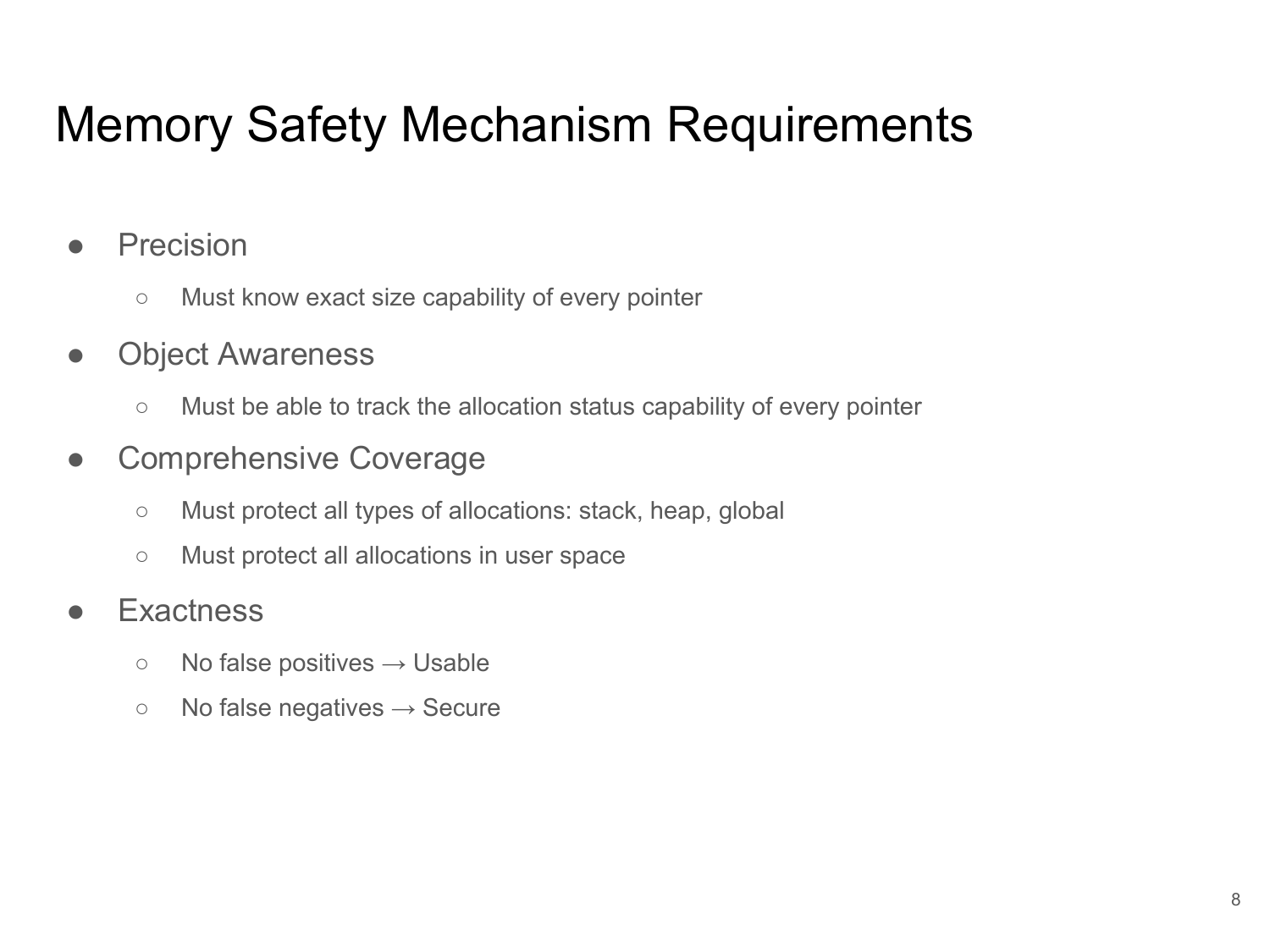### Design



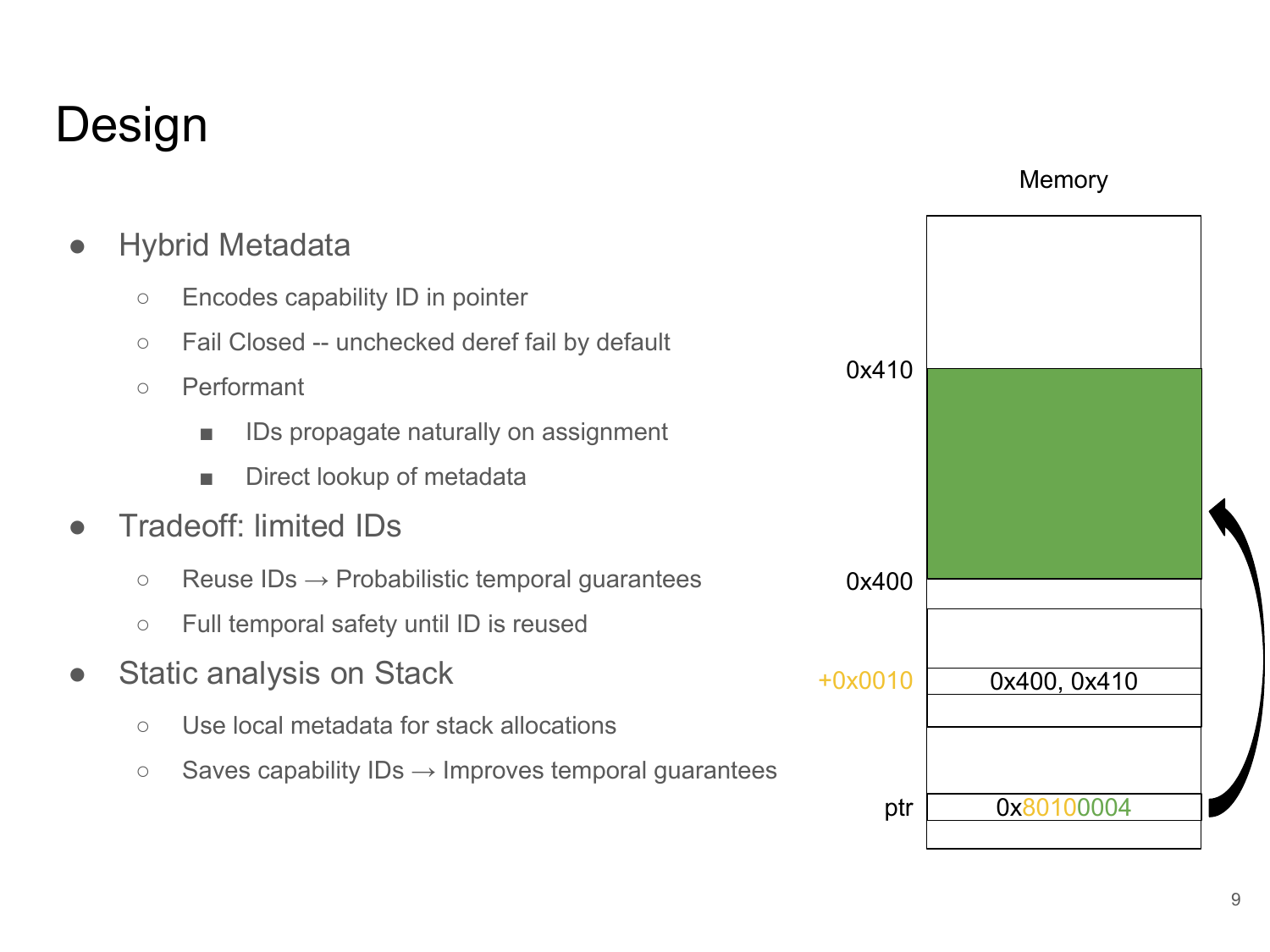### Validating Instrumentation Through Design

- Observation: finding memory allocations is easier than finding derefs
	- Can design guarantee that all pointers to instrumented allocations are checked?
	- If so, would only need to prove that all allocations are instrumented to validate implementation
- Enrich all pointers on allocation so that CPU faults if dereferenced
- Fails closed: enriched pointers **cannot** be dereferenced without check
	- Leads to no false negatives
	- Validates correctness of our implementation
- Improves over existing work which can silently miss a check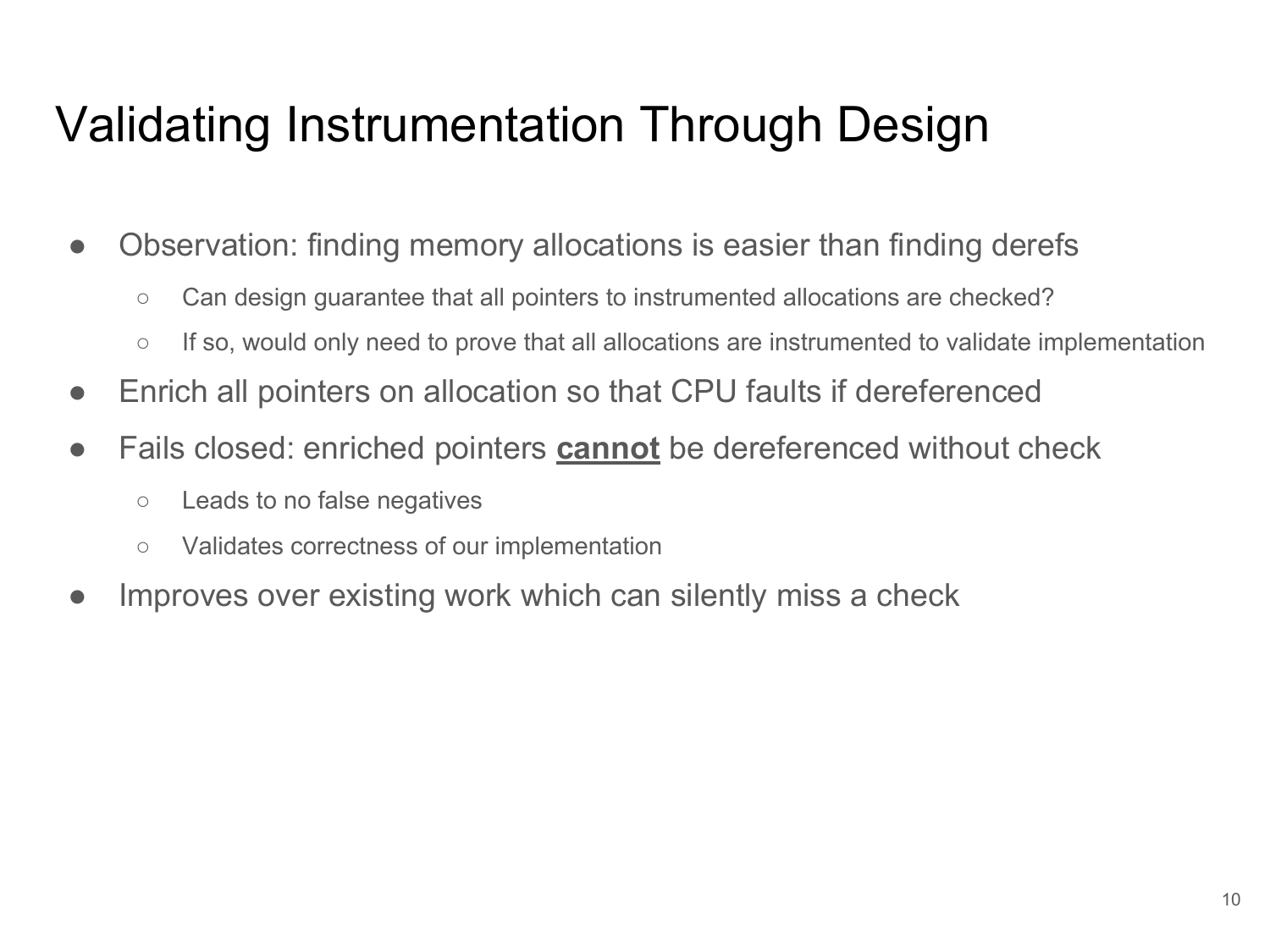#### Implementation: Allocation

- Create metadata entry
	- Base is the first valid address
	- End is the last valid address
- Capability  $ID \rightarrow$  index in metadata table
- Replace pointer with capability ID and offset
	- Set high order bit to 1
	- Next 31 bits are the ID -- metadata index
	- Low order 32 bits are offset in object
	- Offset is ptr base, initially 0
- Hybrid metadata: pointer encodes ID

```
typedef struct {
  void *base;
  void *end;
} metadata_t;
typedef struct {
  unsigned int32 enriched : 1;
  unsigned int32 capbility_id : 31;
  unsigned int32 offset;
} enriched_t;
typedef union {
  void *native;
  enriched_t enriched;
} ptr_t;
```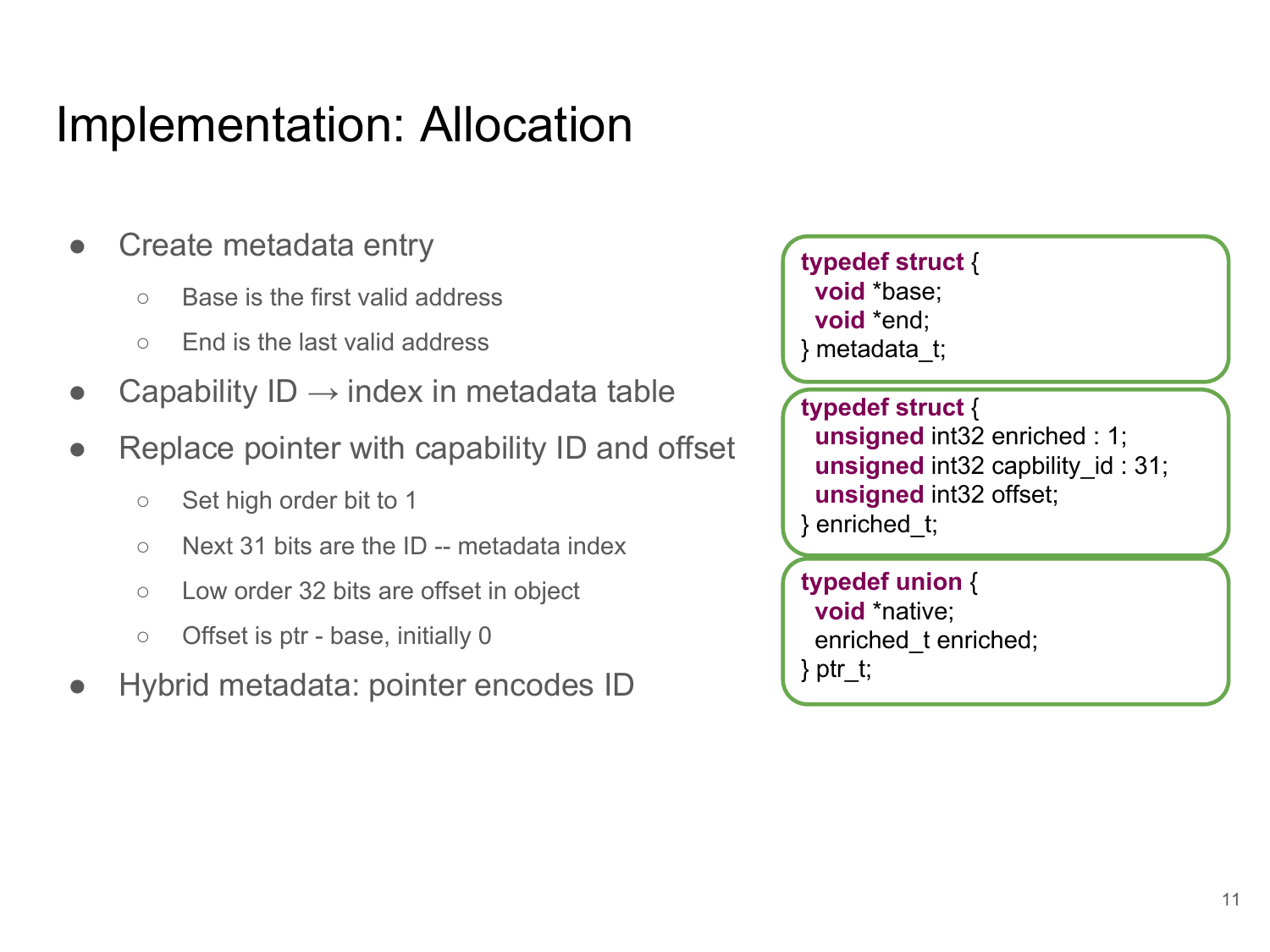#### Implementation: Dereference

- Reconstruct pointer: offset + base
- If pointer is in bounds:
	- $\circ$  Ptr base  $\geq 0$
	- $\circ$  Upper ptr  $\geq 0$
	- If fail, high order bit is 1 (negative number)
- Check computes these and puts high order bit in reconstructed pointer
- General purpose fault for out of bound dereferences

```
void *check_bounds(size_t ptr,
       size t base, size t upper) {
  size_t valid = (ptr - base) | (upper - ptr);
 valid &= 0x8000000000000000;
  // valid is 0 if ptr >= base && ptr < upper
  return (void *)(ptr | valid);
}
```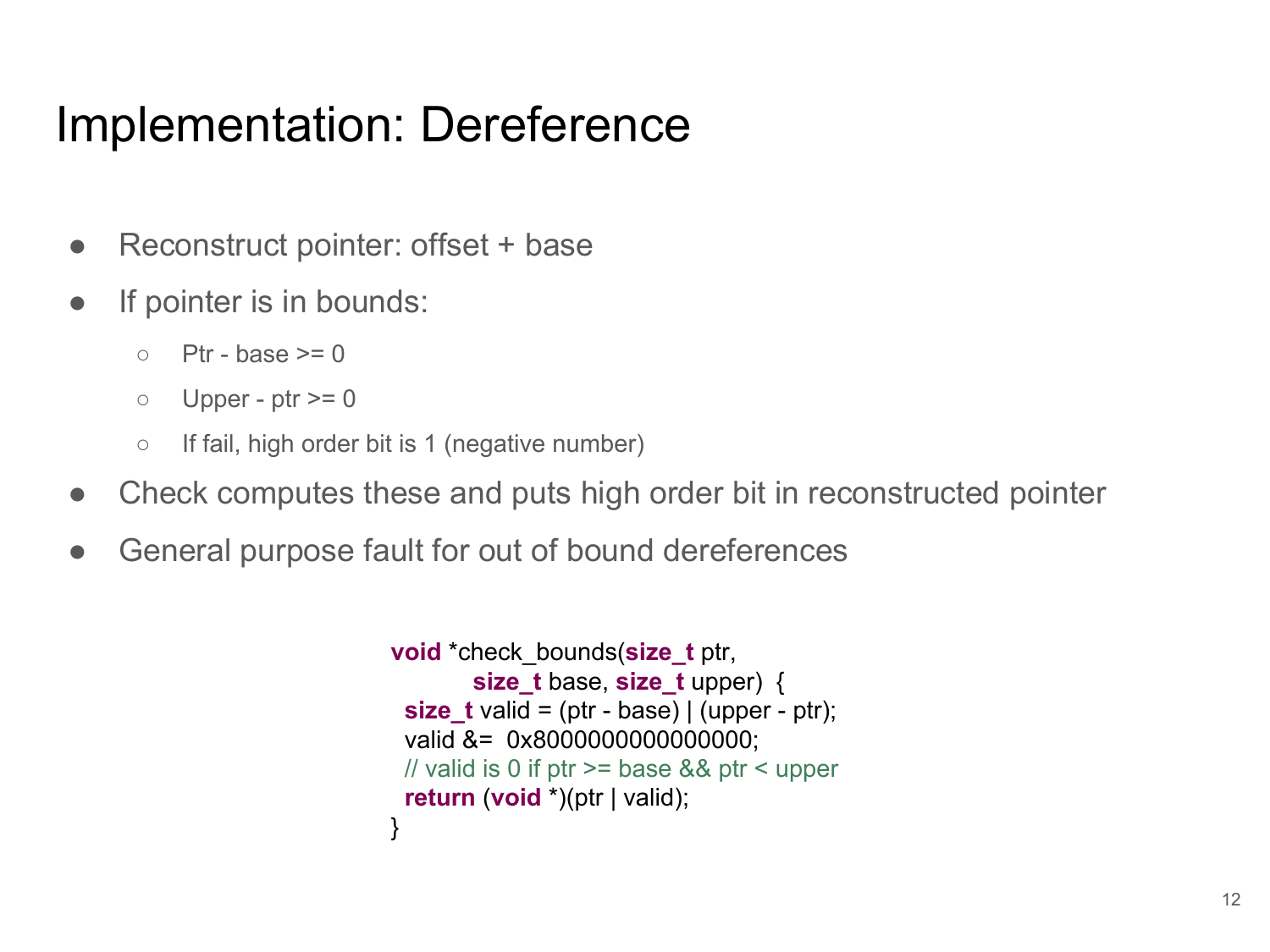### Challenges for CUP: Temporal Safety

- On free, invalidate metadata
- Problem: eventually run out of capability IDs
	- Does not affect spatial safety, **only** temporal
- Solution is policy dependent:
	- Number of capability IDs in configurable -- tradeoff object size versus number of IDs
	- Reuse capability IDs
		- Free list
			- Memory usage: put IDs at front of free list
			- Security: randomize ID reuse
		- Garbage collect capability IDs
- Temporal safety depends on time to ID reuse
- $\bullet$  If new capability does not overlap any previous capability  $\rightarrow$  Secure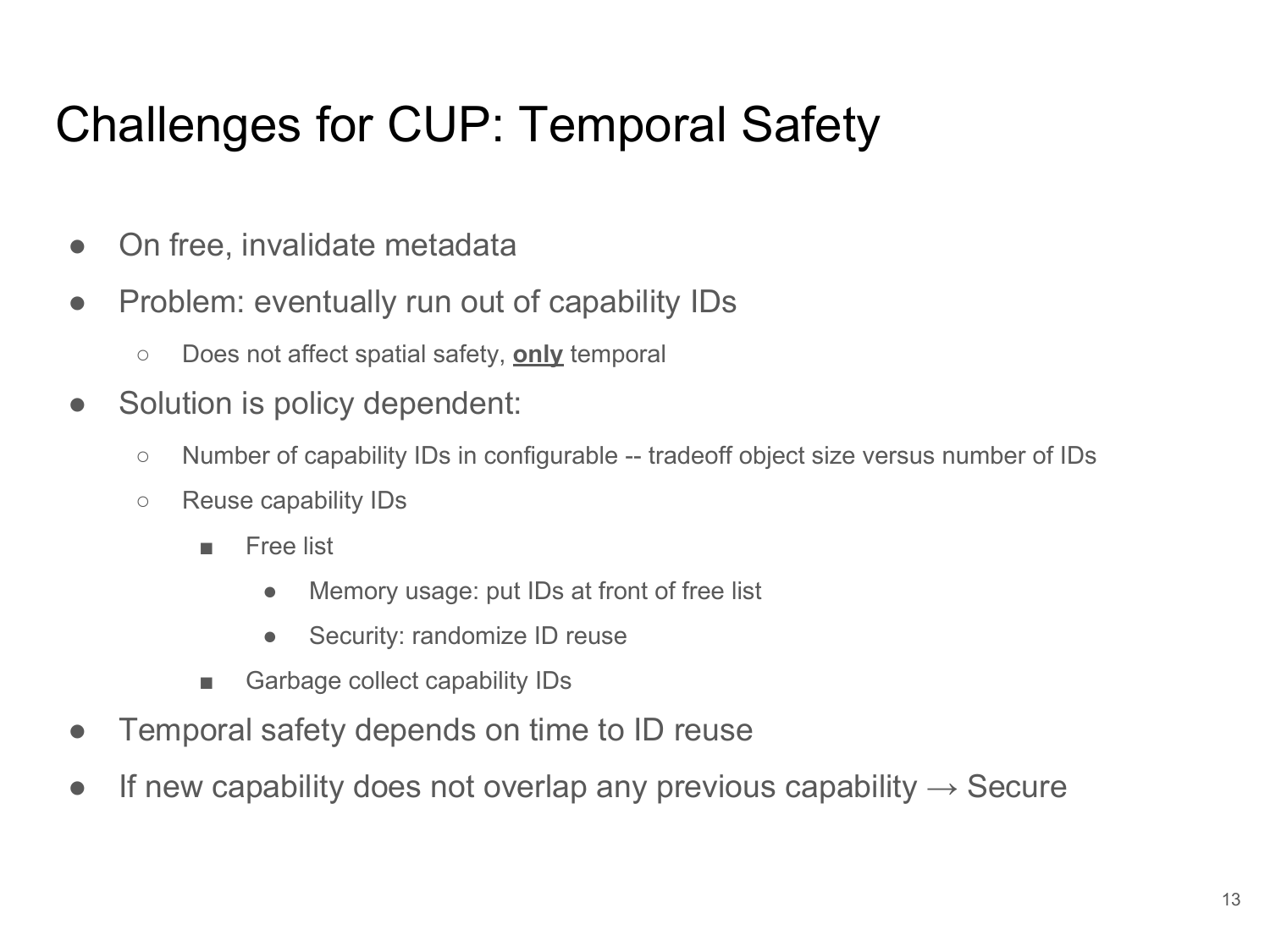#### Comprehensive Coverage

- CUP recompiled and supports libc
- All user-space code **should** be recompiled with CUP
	- Compatibility mode exists to support incremental deployment
	- Significantly weakens security guarantees
- Kernel remains unprotected
	- Must instrument the syscall boundary between user and kernel space
	- Calls into kernel: unenrich pointers
	- Returns from kernel: enrich pointers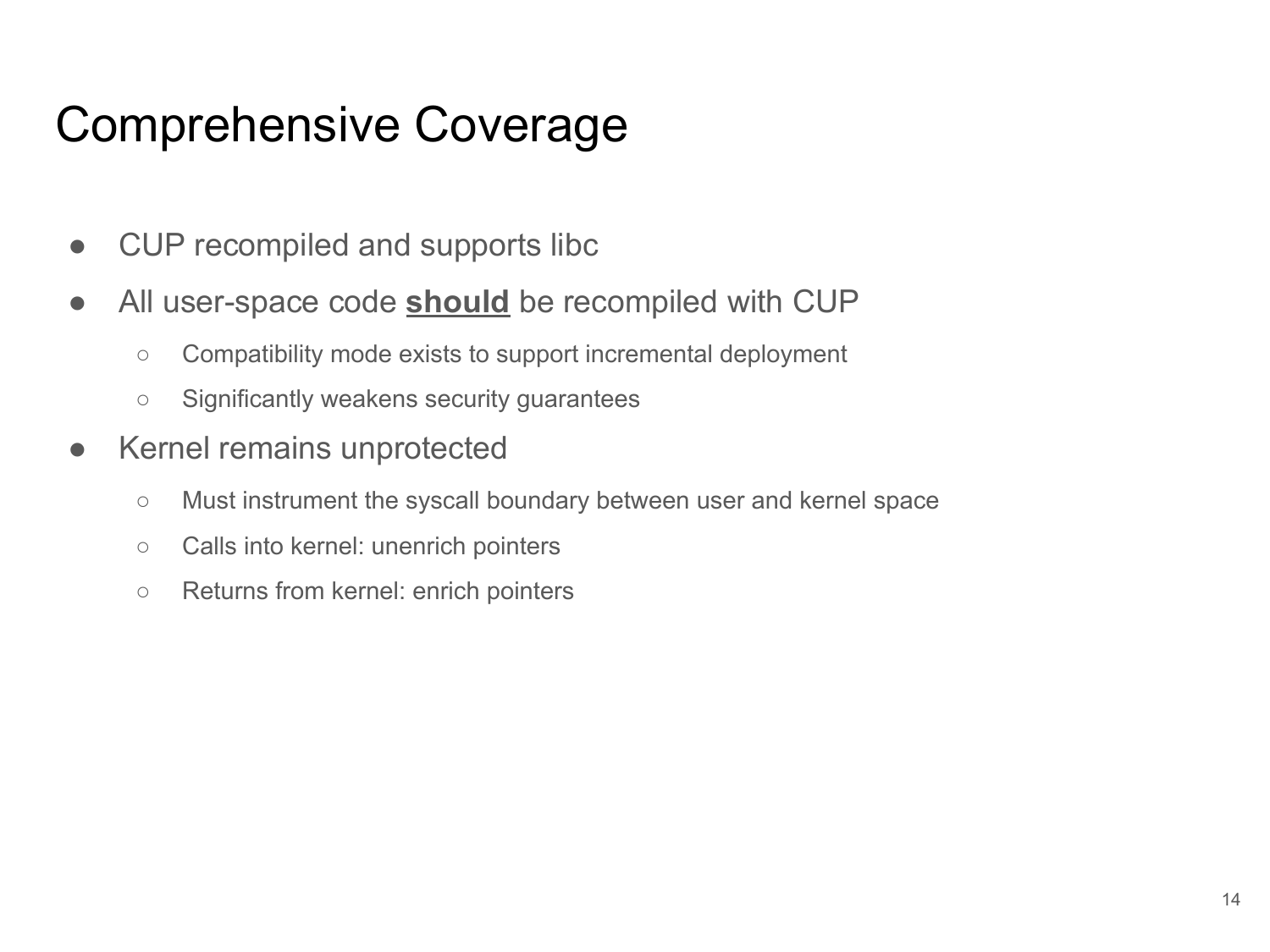### Evaluation: Security

- NIST provides a test suite of all CWEs called Juliet
	- Use to validate the CUP implementation
	- No false negatives or false positives
- False Positives
	- Implementation bug in SoftBound fails to handle **alloca()** calls correctly

#### ● False Negatives

- Primarily due to libc functions, e.g., **strcpy** or **memcpy** not being protected
- Neither SoftBound nor AddressSanitizer fail closed
- Cannot guarantee that all memory safety violations are caught

|                  | <b>False Negatives</b> | <b>False Positives</b> |
|------------------|------------------------|------------------------|
| SoftBound+CETS   | 1032 (25%)             | $12(0.3\%)$            |
| AddressSanitizer | 315(8%)                | $0(0\%)$               |
| CUP              | $0(0\%)$               | $0(0\%$                |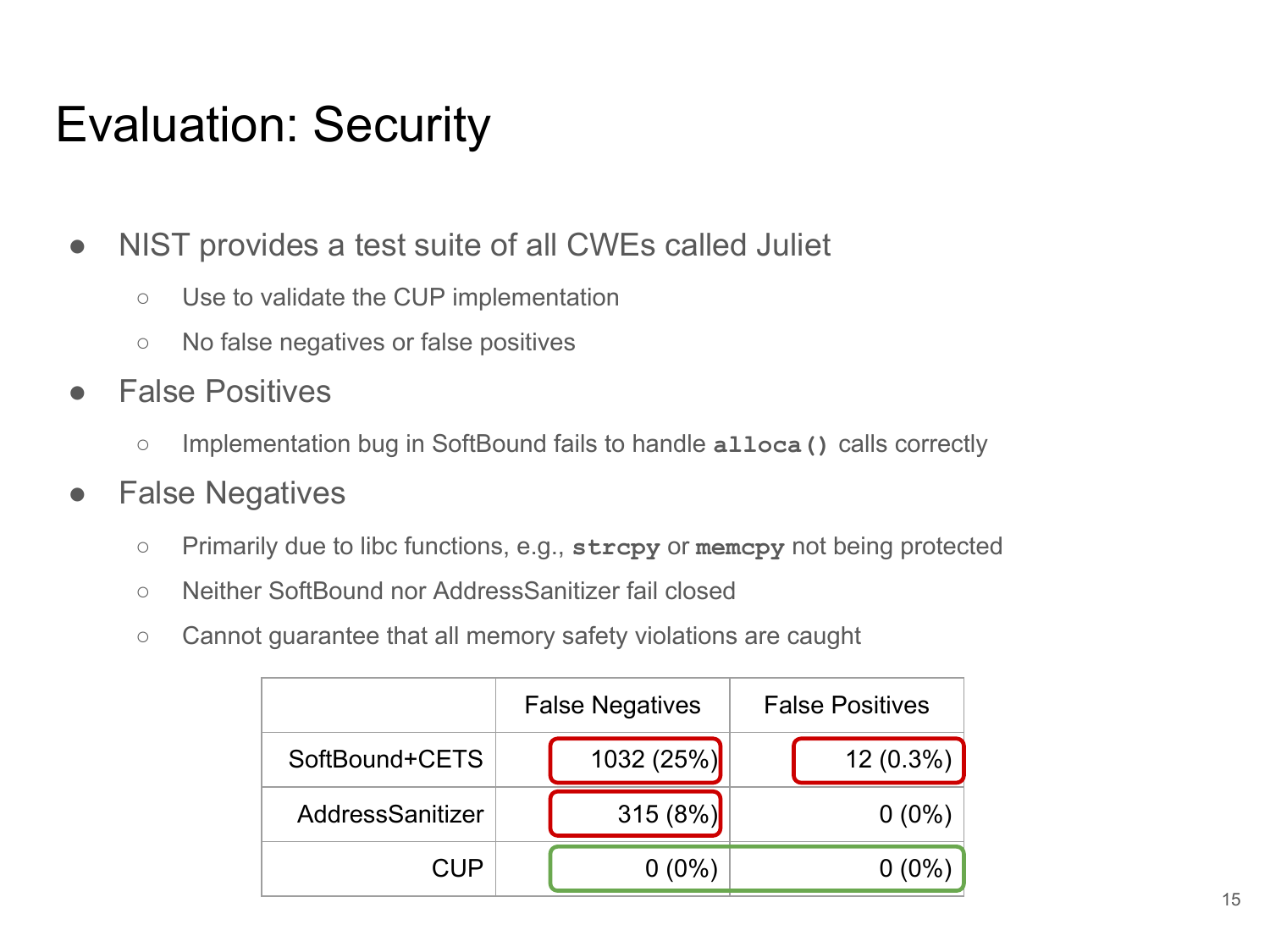#### Evaluation: Performance on SPEC CPU2006

- 158% vs 38% for ASan
- 126% vs 245% for SoftBound on benchmarks where both run